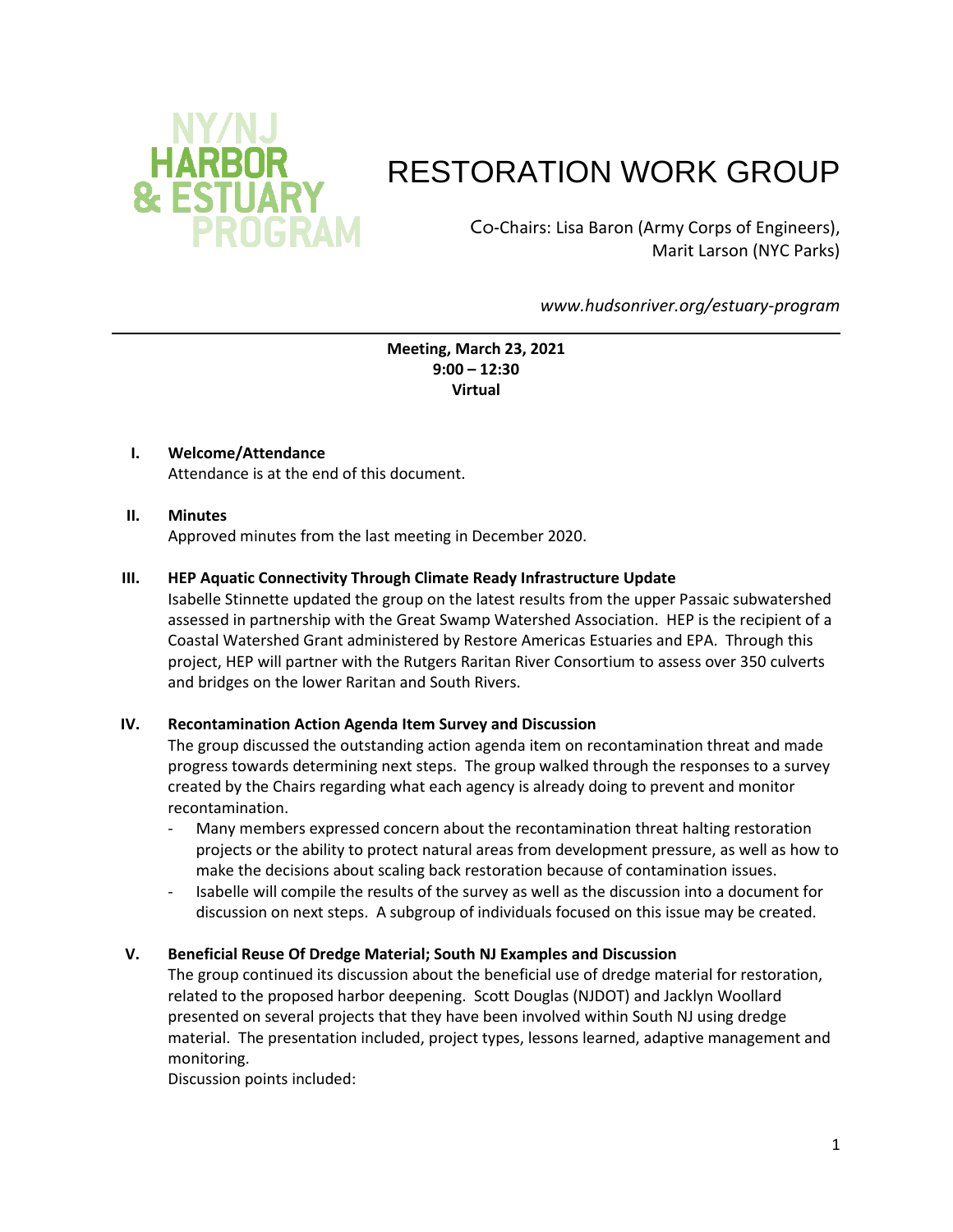- The project should start with identifiable goals based on scientific analysis. For example, not every unvegetated spot in in a marsh needs filling.
- The lessons learned document should be available for release from the NJDEP this month.
- One potential issue with putting dredge material on a marsh that they witnessed is die out due to higher salinity in the dredge material.
- Limit containment material, it proved to be problematic.
- Do not expect to see immediate results. The marsh can look pretty bad for a few years before the vegetation responds.
- They have created some intertidal rock sills with dredged rock material but they do not have much data on how that it performing yet. They have not placed many rock sills as rock is less appropriate for the marsh flats of Jersey Shore, whereas it may be more appropriate for HEP's geography.
- $\triangleright$  Restoration work group members have also selected potential restoration projects to use the dredge material in a document available here: [https://docs.google.com/spreadsheets/d/1A\\_GirvSd7KJN2EL7ANZVSAYgBEap2dn1d5Gvpum](https://gcc02.safelinks.protection.outlook.com/?url=https%3A%2F%2Fdocs.google.com%2Fspreadsheets%2Fd%2F1A_GirvSd7KJN2EL7ANZVSAYgBEap2dn1d5GvpumlcfA%2Fedit%3Fusp%3Dsharing&data=04%7C01%7CMarit.Larson%40parks.nyc.gov%7C724375e34602438ab29308d8bd58d7f5%7C32f56fc75f814e22a95b15da66513bef%7C0%7C0%7C637467536996108847%7CUnknown%7CTWFpbGZsb3d8eyJWIjoiMC4wLjAwMDAiLCJQIjoiV2luMzIiLCJBTiI6Ik1haWwiLCJXVCI6Mn0%3D%7C2000&sdata=LF%2FS%2BglF1N2PbAkv%2Bv8qU6kpjiLXySWzWTGFu0XWsyo%3D&reserved=0) [lcfA/edit?usp=sharing](https://gcc02.safelinks.protection.outlook.com/?url=https%3A%2F%2Fdocs.google.com%2Fspreadsheets%2Fd%2F1A_GirvSd7KJN2EL7ANZVSAYgBEap2dn1d5GvpumlcfA%2Fedit%3Fusp%3Dsharing&data=04%7C01%7CMarit.Larson%40parks.nyc.gov%7C724375e34602438ab29308d8bd58d7f5%7C32f56fc75f814e22a95b15da66513bef%7C0%7C0%7C637467536996108847%7CUnknown%7CTWFpbGZsb3d8eyJWIjoiMC4wLjAwMDAiLCJQIjoiV2luMzIiLCJBTiI6Ik1haWwiLCJXVCI6Mn0%3D%7C2000&sdata=LF%2FS%2BglF1N2PbAkv%2Bv8qU6kpjiLXySWzWTGFu0XWsyo%3D&reserved=0)

## **VI. NYC Wetlands Management Framework**

Marit Larson walked the group through an overview of NYC Park's new wetland management framework. The report includes the methodology they are using to manage their marshes that gauges health and threat to ultimately break the marshes down into those to protect, manage or restore. The report will be released mid-April and NYC Parks is scheduling an upcoming interdisciplinary workshop with practitioners to discuss approaches, challenges, and potential collaborations to implement the plan.

#### **VII. CRP Restoration Activity Map Update**

Isabelle updated the group on the progress to create a new version of the restoration activity map. HEP has contracted with our ongoing partners at Pratt to help us develop a new map that is easier to keep current. Many members of the group have participated in reviewing CRP site opportunities for errors or updates. We hope to have the data ready by May to produce the final map in September.

#### **IX. RWG Member Updates**

#### USEPA

After the administration turnover, EPA will be reviewing the 401 Water Quality Certification Rule and the Navigable Waters Protection Rule for CWA 404 jurisdiction. No word on next steps yet but we will keep you updated as we can.

#### USACE

- Currently working on FY23 budgeting process to request the first group of new phase Preconstruction Engineering Design (PED) HRE projects authorized in WRDA 2020 including Stony Creek Marsh Island, Bronx River/Bronx Zoo and Stone Mill Dams, Naval station Earle oysters, and Flushing Creek.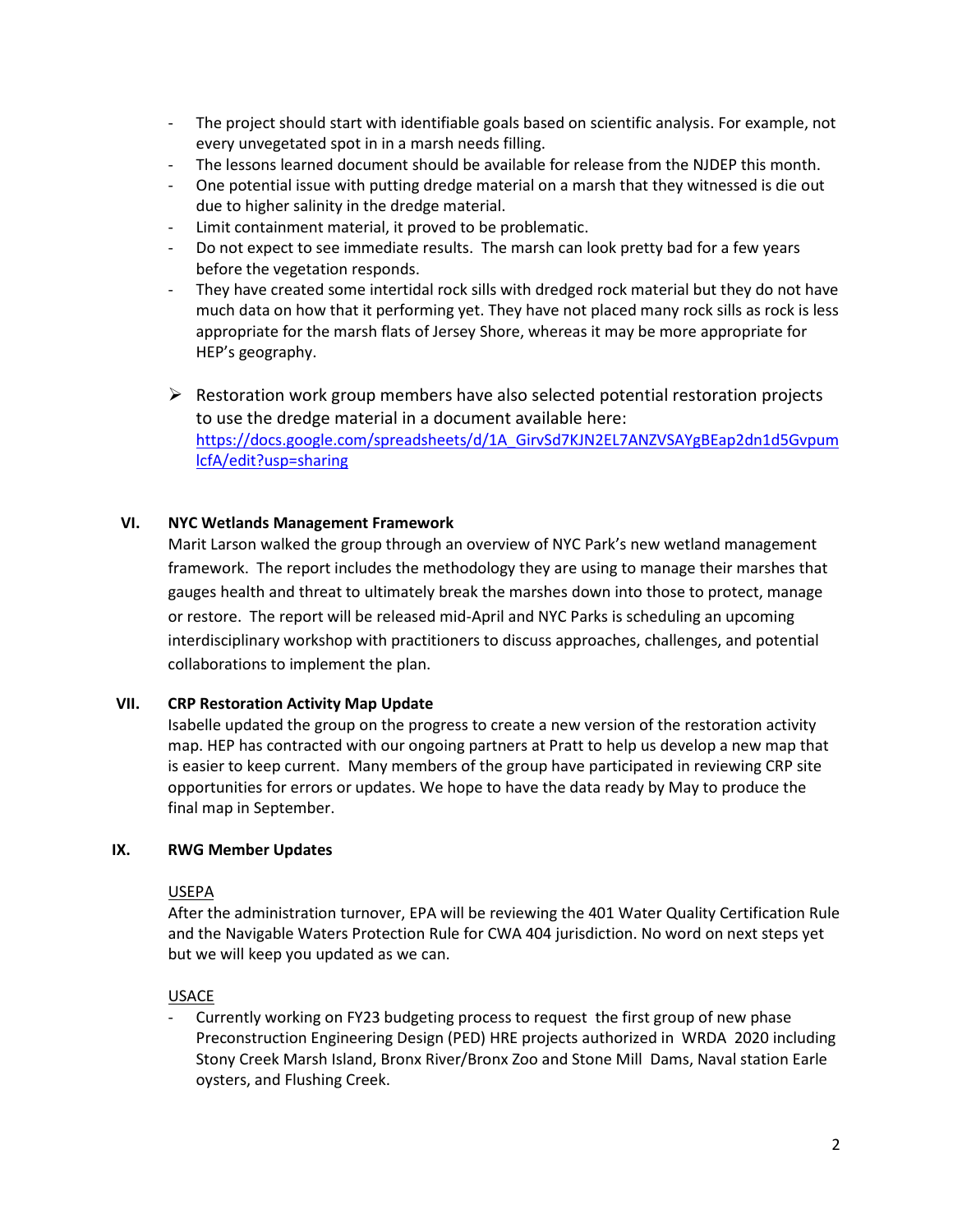- Going to have a virtual harbor Inspection April 27, 2021. Let Lisa know if you have not received an invitation.
- About to award a Task Order for Spring Creek North to finish engineering and design phase for construction in late 2022.

## BOP

- BOP is making materials for a large installation for the Hudson River Park Trust aquatic restoration project in Tribeca, including 80 gabions and reef-balls. They will be producing these and installing them this summer.
- There is a NYS shellfish restoration council meeting on Thursday, discussing the NYS shellfish restoration plan.

#### NJDEP

NJDEP is advancing to 60% design on Liberty State Park and ramping up their public outreach. The hot button issues have been contamination and inclusion of active recreation in the design. The conversation on active recreation is ongoing with a second public survey currently in circulation.

#### NYC Parks

- Completed their first in-house installation of intertidal oyster castles in Little Neck Bay to prevent salt marsh loss. Had no idea how difficult it would be. Sediment placement will be the next step.
- Marit suggests that the RWG puts together a card for Steve Zahn who is retiring in April. Lisa notes that they will do a small tribute at the virtual harbor inspection and that Susan Maresca should be our contact for all things restoration in the future.

#### NYC Audubon

NYC Audubon has a new Director of Conservation Science (Susan Elbin's position). Kevin Burgio was on this call and Kaitlin and Kevin will decide which of them will continue to represent at future RWG meetings.

### **X. Attendance (all virtual via webinar)**

Lisa Baron, (chair), USACE Marit Larson, (chair) NYC Parks Carl Alderson, NOAA Stephanie Andreescu (guest), USEPA Kevin Burgio (guest), NYC Audubon Elizabeth Butler (guest), USEPA Rosana Da Silva, HEP Terry Doss, NJSEA Scott Douglas (guest), NJDOT Marco Finocchiaro, USEPA Allison Fitzgerald (guest), NJ City University Caitlin Frame, NYSDEC John King, NJDEP Lingard Knutson, USEPA Jim Lodge, HRF